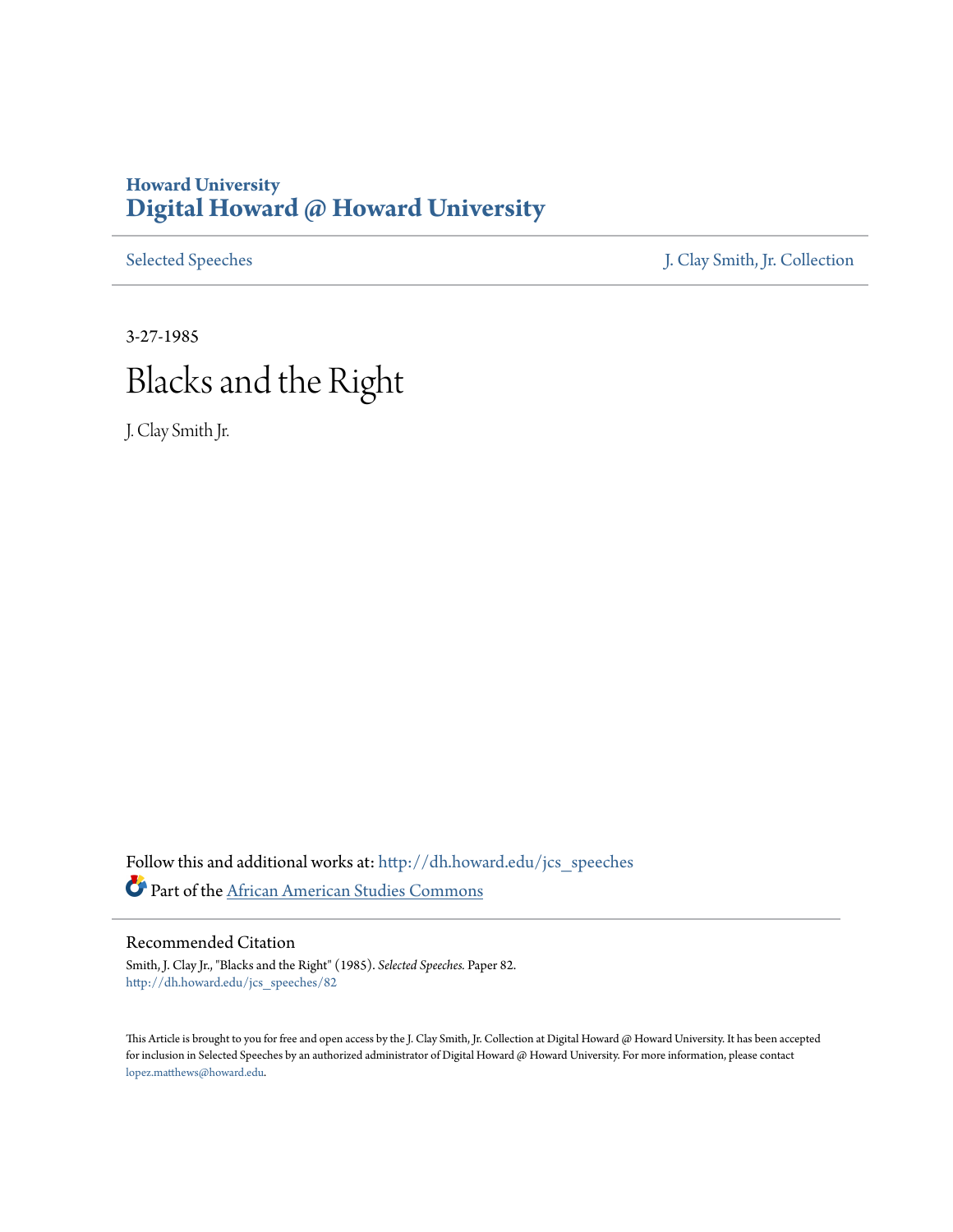## BLACKS AND THE RIGHT

*l oS* 

By Dr. J. Clay Smith, Jr.\*

The movement to push Blacks to the political right has been in the works for sometime. It began at least as early as 1972 under the sponsorship of the Institute for Contemporary Studies (a conservative "think-thank" sponsored by Ronald Reagan, who was then Govenor of California). The planning to realign **the Black vote to more conservative ideals, may have had a positive objective.**  After all, in 1972 Ronald Reagan and Company had witnessed over twelve (12) years of racial turmoil, and the further realignment of the Black vote to the Democratic Party. Surely, for Republicans there had to be an alternative offered to Blacks to balance what appeared to be a lopsided political choice for Black Americans **--** the Democratic Party.

In December, 1980, at the Fairmont Hotel in San Francisco, a group of over 100 participants, mostly but not all of whom were Black, and all of whom were Republicans, met at the invitation of Dr. Thomas Sowell and Dr. Henry Lucas, Jr. They met under the sponsorship of the Institute for Contemporary Studies.

I  $\tilde{t}$ 

> 5.- .<,.--

The 1980 meeting at the Fairmont Hotel was a conference designed to test and draft the blueprints for political action as it relates to Blacks being implemented today in cooperation with the right wing concepts of the Republican Party. Depending on your perspective, one can say that Black Americans

" .

<sup>\*</sup>Before the Newsmarkers Breakfast of University Relations of Howard University, at the Armour J. Blackburn Center, March 27, 1985, Dr. Smith is a Professor of Law at Howard University, and former Commissioner of the United States Equal Employment Opportunity Commission.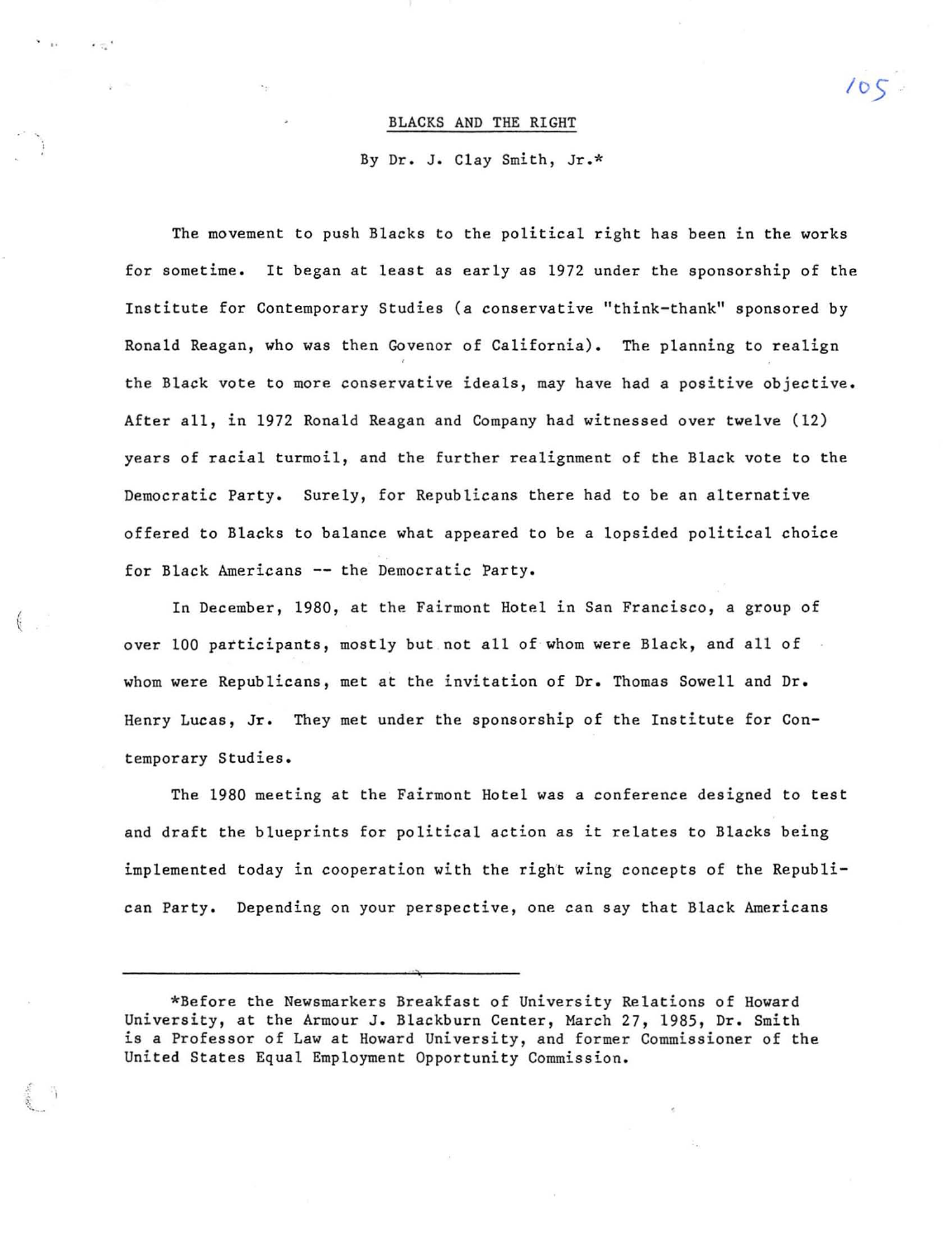are fortunate that Black conservative Republicans are involved in this socalled "ideological realignment" of the nation, or one can say that the Black conservatives are making a lot of noise, have few followers and are threatening the advances made in the past decade of their group.

In broad terms, Black America is involved in a realignment of how government should be managed. This is critical since the political perspective of the Republican Party is bottomed on economic rule -- an outgrowth of laissez faire. The consequence of economic rule (that is, let the market place govern) over legislative and judicial choice (let Congress and the courts aid in refereeing the marketplace) has caused uphevel not only in the Black community, but the white community is well. The message to Blacks -- often spoken through the mouths of some identifiable Black Republicans, and other business minded Blacks -- is to "cast down your bucket where you are" and accept and accommodate a plan of economic and political action which will leave you with something.

A significant part of the 'cast down your bucket' theme -- growing out of the 1980 Fairmont Meeting -- was to alter and to create doubt in existing Black leadership. In point of fact, it is the postion of the right that no political realignment is possible in the post Roosevelt years -- without a frontal attack on not only Black leaders, and the Black institutions that specific leaders represent. The attack is being waged against moderate Black Republican leaders as well as liberal Blacks in both parties. Regretfully, the political advertisement is to sell the right and not to buy Black votes.

 $- 2 -$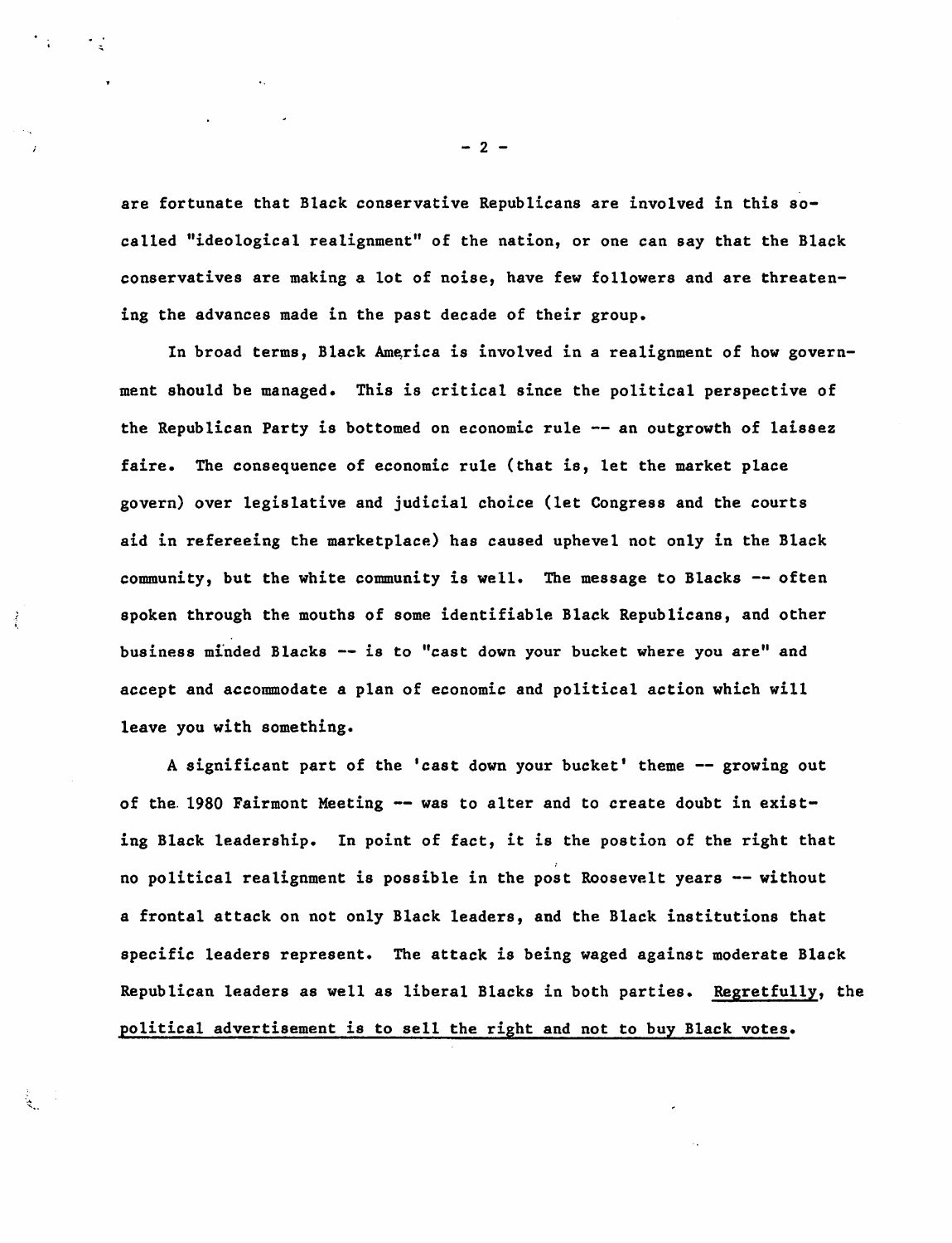This approach is a mistake because it will take Black votes to elect Republicans in future elections.

The political plan offered by the right to Black America is simply stated: Take the right or suffer the consequences  $-$  even if and when by choosing the right, it is to the detriment of the Black community, its aspirations and immediate gains.

with the popular reelection of Ronald Reagan, the hard tones of this offer have hardened at every level of the executive branch of government as well as through the acid tongue of Clarence Pendleton, Chairman of the U.S. Civil Rights Commission. It is my view that Chairman Pendleton, has exceeded the bounds of his public charge by baiting Black leaders to fight him in public, thereby shifting the debate of racial equality to racial neutrality in the nation's eyes. For surely, debates on race between Blacks is not a debate at all.

Pendleton is aided in this quest to neutralize the "Negro problem" by Clarence Thomas, Chairman of the EEOC, and by other Black members of the Administration, who claim that it is better to remain silent and have access to the President and his men than to speak, and to lose influence.

There is, however, a flaw in the strategy of the Black right, especially those in government because they are failing to a large extent to penetrate the rank and file of Black America. Hence, there is no major movement towards the Republican Party. Why?

The main reason for the slow progress to win Black Republican converts is that history has a protective grip on the Black race that cannot

 $\mathcal{L}_{\mathbf{r}}$ 

- 3 -

 $\epsilon_{\rm T}$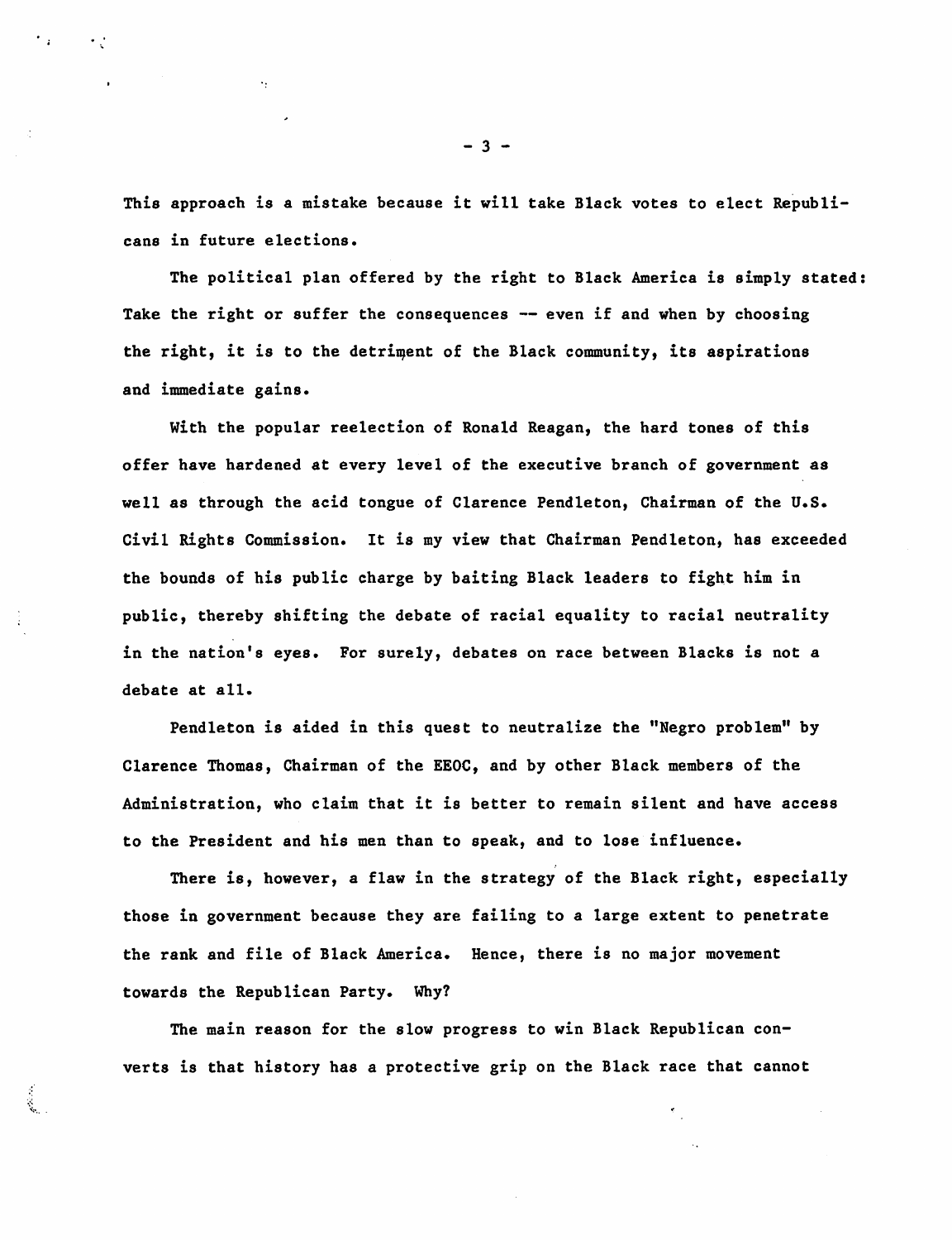Clarence Pendleton's recent hearings on set asides gained national attention, it is important to note that the "New America" theme bas penetrated to the decisionmaking process of some Administrative Law Judges, and assuredly to regulatory commissions. Fortunately, there still exist public servants of all political persuasions who believe that this nation is governed by the rule of law and not solely economic principles. Republicans, drawn to the party by economic beliefs, may face betrayal in coming years by the elimination of the Small Business Administration, and "colorblind words" leading to the erosion of the presence of Black businesses in the free market place of economics and ideals.

The issue facing America today is, does it see what is happening to it? The Reagan policy -- spawn on a noble ideal of free enterprise -- is caught in a 'snag of "counter-discrimination."

- (A) The president's economic policies are causing fewer Blacks and whites to choose college as an alternative to a better life. Such a policy is antithetical to the core of Black aspirations. Education and liberty are synonomous in the Black community.
- (B) The president's refusal to support key job training programs to increase a productive work force from among the citizens in long range terms is inconsistemt with the free enterprise system. It is predictable that at least some of the participants in these training programs will aid businesses to profit in our economy.

- 5 -

..

 $\cdot$ .

I ~ • ~~. "\. ... ...:.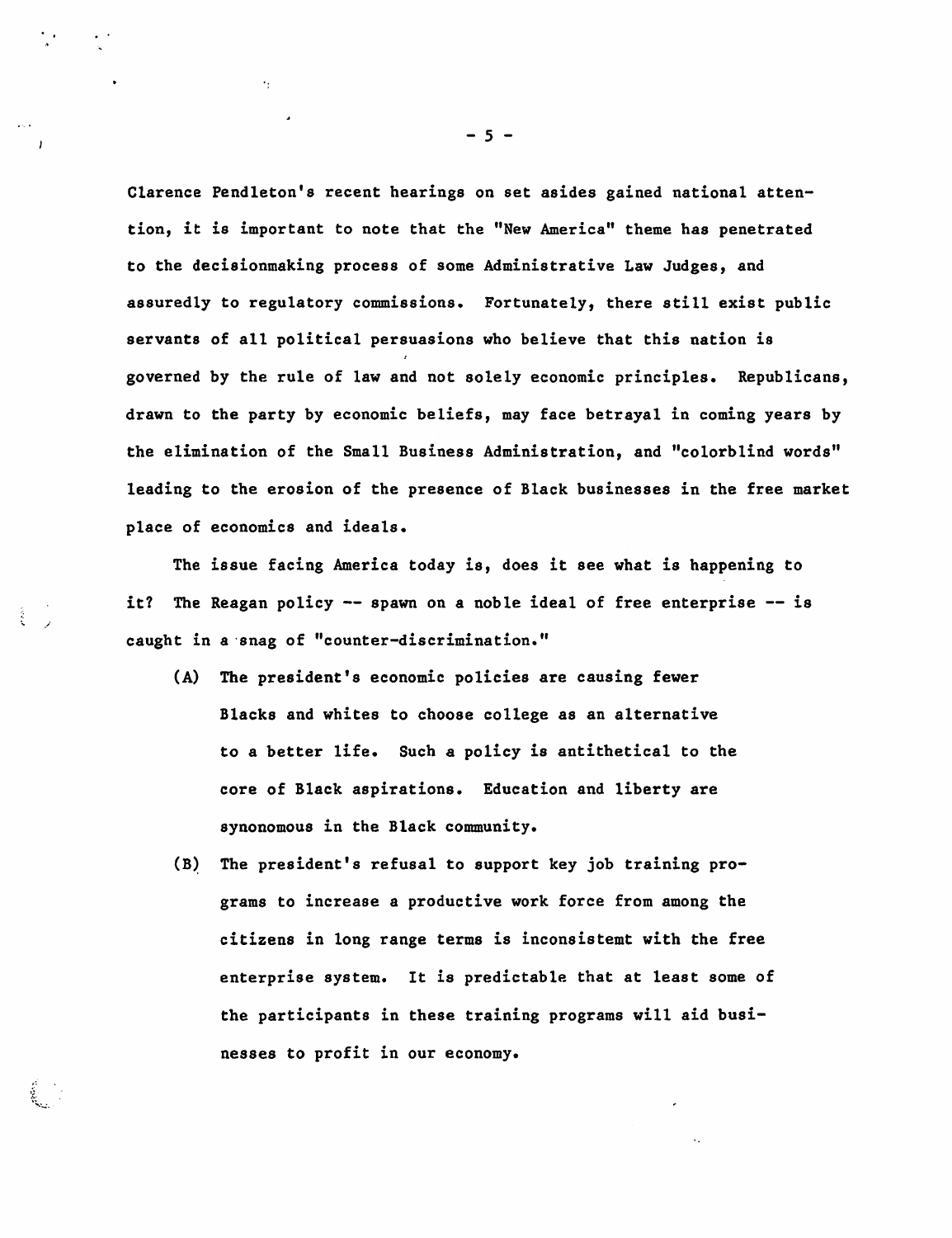(c) The refusal by the Justice Department to enforce and to set aside existing judicial consent decrees in Title VII decisions is likely to resegregate numerous job classifications in both the government and the private sectors.

 $\mathbb{Z}^{\mathbb{Z}}$ 

 $\lambda$ 

- (D) The refusal by the Department of Justice to consider busing to remedy segregated intercity schools as a result of "white flight" will maintain or resegregate public education in a number of cities in America at great costs to Black America, and to many American communities.
- (E) The advocacy of the Department of Justice to shift the law requiring proof of "specific intent" to prove individual discrimination and to displace the "effects tests" of group discrimination will leave in tact at least two generations amounting to millions of existing Black Americans who have suffered discrimination in America.

Hence, the so-called colorblind policy advanced by the right is nothing more than "counter-discrimination," the maintainance of existing forms of discrimination.

In closing, Black Republicans are few in number, but their voices need not be inaudible on questions of historic principle which has guided our group. It may be that the press does not consider voices other than those on the right to be newsworthy. Little attention has been paid to moderate Black Republicans by the press. Many moderate Black Republicans have opted